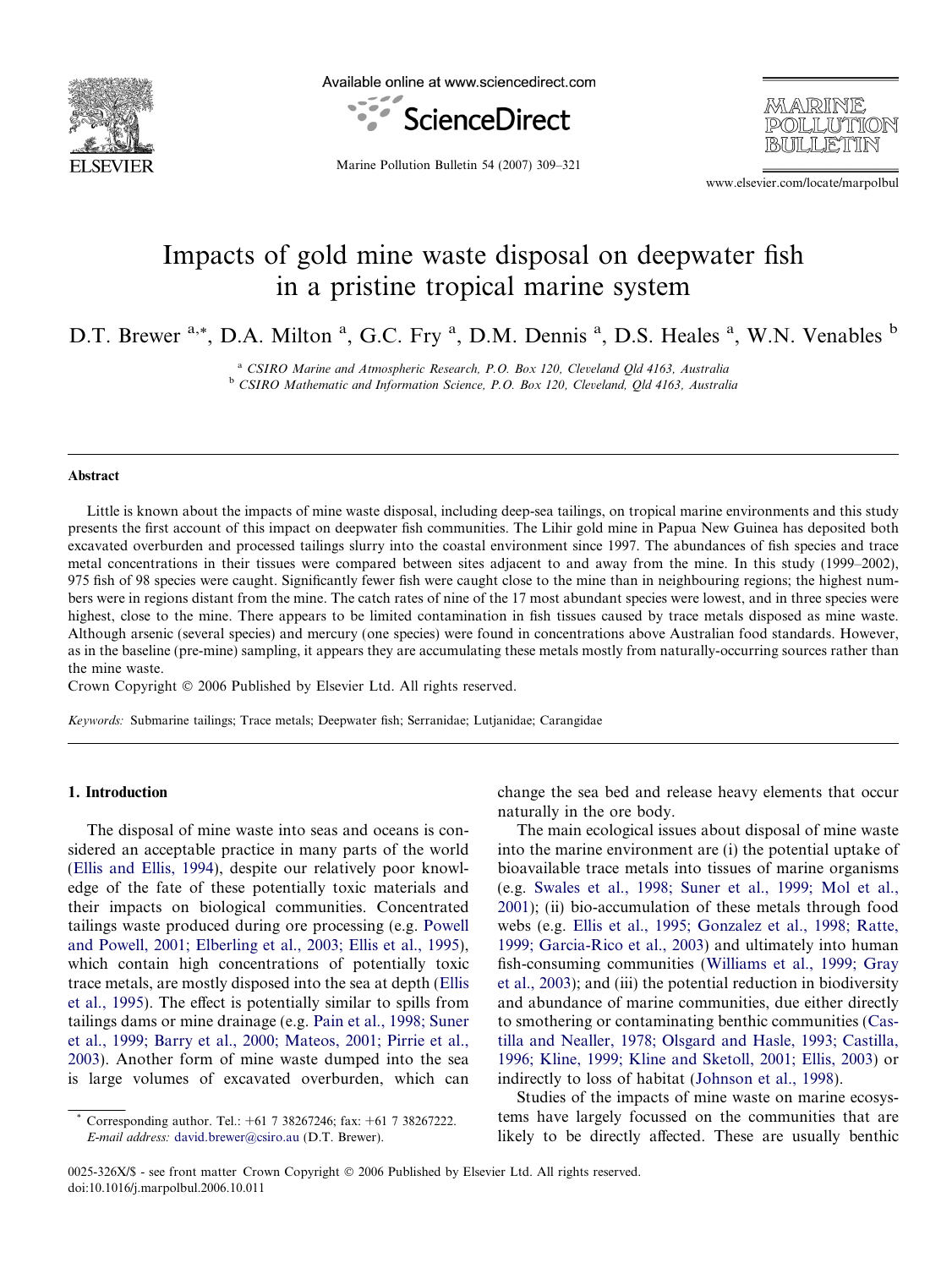invertebrates in the path of the waste disposal ([Anderson](#page-11-0) [and Mackas, 1986; Burd et al., 2000; Odhiambo et al.,](#page-11-0) [1996\)](#page-11-0). There are only a few studies of the impacts on communities indirectly affected (such as fish, plankton and other bentho-pelagic or pelagic species) (e.g. [Powell and Powell,](#page-12-0) [2001\)](#page-12-0) These studies have focused on either a single indicator species or group ([Johnson et al., 1998; Barry et al., 2000;](#page-12-0) [Flynn et al., in press](#page-12-0)), or on reporting concentrations of trace metals in body tissues [\(Steimle et al., 1990; Buell,](#page-12-0) [1991; Ballschmiter et al., 1997; Suner et al., 1999; Williams](#page-12-0) [et al., 1999; Mol et al., 2001; Powell and Powell, 2001;](#page-12-0) [Scroggins et al., 2001\)](#page-12-0). Consequently, we know very little about the impacts of mine waste disposal on the distribution and abundance of the less sessile marine communities such as resident fish, even though this group is the most likely to be eaten by humans. There are only a few studies of the impact of mine waste disposal on fish communities (e.g. [Swales et al., 1998](#page-12-0)), especially in tropical regions, and no such studies on deepwater fish communities.

The Lihir gold mine is one of several current and proposed mining operations in the Indo-west Pacific region that may impact the marine environment. These include the Minahasa Raya (gold) and Batu Hijau (gold and copper) mines in Indonesia; the Misima gold mine in Papua New Guinea; the Atlas copper mine in the Philippines; and proposed gold, nickel, cobalt and copper mines in Papua New Guinea, Indonesia and the Philippines (e.g. [PNG](#page-12-0) [Resources, 2005a,b,c\)](#page-12-0). The findings of the present study may have significant implications for these operations.

The Lihir gold mine disposes of two types of waste: (i)  $35$  million t yr<sup>-1</sup> of overburden from the open cut operation, dumped by barges into deep ravines close to shore and (ii)  $100,000$  mega L yr<sup>-1</sup> of tailings slurry from the gold processing plant that is discharged onto the steep sloping sea floor by way of a pipeline at 128 m depth. This slurry, which contains zinc, copper, arsenic, cadmium, mercury, lead, nickel, chromium and silver, is treated before disposal to reduce its toxicity and de-aerated to minimise its suspension in the water column.

Little is known about the marine communities of these coastal deepwater (50–2000 m) tropical environments. Deepwater fish, mainly from the families Lutjanidae, Serranidae and Carangidae, are found on the steep slopes and banks between 100 and 400 m depth ([Crossland and](#page-11-0) [Grandperrin, 1980; Ralston, 1980; Sundberg and Richards,](#page-11-0) [1984; Polovina and Ralston, 1986; Ralston et al., 1986;](#page-11-0) [Ralston, 1988; Haight et al., 1993](#page-11-0); Fry et al., 2006). These fishes are generally slow growing and long lived, have low natural mortality and mature at a late age; consequently they would be unlikely to sustain heavy mortalities from non-natural sources [\(Manooch, 1987; Haight et al., 1993](#page-12-0); Fry et al., 2006).

The present study aims to assess the impacts of the Lihir gold mine waste disposal on tropical deepwater fish communities by comparing (i) fish abundances and (ii) concentrations of trace metals in the tissues of fish from regions adjacent to and away from the Lihir gold mine. It is the

first comprehensive study of the impact of mine waste disposal on marine fish communities. The research was part of a larger study that also described impacts on shallow-water reef fish and the fishing communities living on the Lihir Islands group (e.g. Fry et al., 2006).

# 2. Methods

# 2.1. Description of the study area

The Lihir Islands group is in Papua New Guinea's New Ireland Province, about 900 km northeast of Port Moresby. It consists of four islands: Niolam, Mali, Masahet and Mahur ([Fig. 1](#page-2-0)). The main island (Niolam) is a volcanic sea mountain emerging from greater than 2000 m depth. It consists of five miocene-pleistocene volcanic units, of which three are volcanic calderas and two are sequences of mafic volcanic rock that predate the three volcanoes. These volcanos contain an abundance of hydrothermal breccias that are characterised by elevated levels of As, Cu, Mo and Pb (Müller et al., 2002). Remnant geothermal activity is present in the Luise caldera, evidenced by hot springs and fumeroles. The surrounding reef-edge is narrow and grades steeply into deep water.

The Lihir Islands group is less than 300 km from the equator. The main natural physical influences on the marine environment are the prevailing ocean currents, which are tropical in origin and flow mostly from south to north. The New Guinea Coastal Undercurrent, which originates in the northeast Coral Sea, has the strongest influence [\(Bur](#page-11-0)[rage, 1993](#page-11-0)). The sea temperature remains relatively constant (25–32 °C) throughout the year and the winds are monsoonal, from the northwest for most of the year. The Lihir gold mine is close to the shores of Luise Harbour on the central east coast of Niolam Island [\(Fig. 2](#page-2-0)).

#### 2.2. Sample design

The difficulty in sampling fish in deepwater environments has restricted this study to the species that take baits on hook and line fishing gear. Three separate sample designs were used: two stratified by proximity to the mine and another based on distance from the mine (described below). The designs were different to minimise the risk of a single design proving sub-optimal because deciding which regions were likely to be mine affected and which unaffected was necessarily arbitrary. In order to facilitate these designs, the islands of Niolam, Mali, Masahet and Mahur were divided into 17 locations around their perimeter and groups of these locations (called regions for convenience) were used to differentiate two of the three sample designs (see [Fig. 2a](#page-2-0)). The deepwater fishing stations were also sampled at four depth strata – 20–50 m, 50–120 m, 120–200 m and 200–350 m – to ensure coverage of these habitats.

The aim of the sampling program was to obtain a similar data collection effort from each of the regions in the first two designs described below: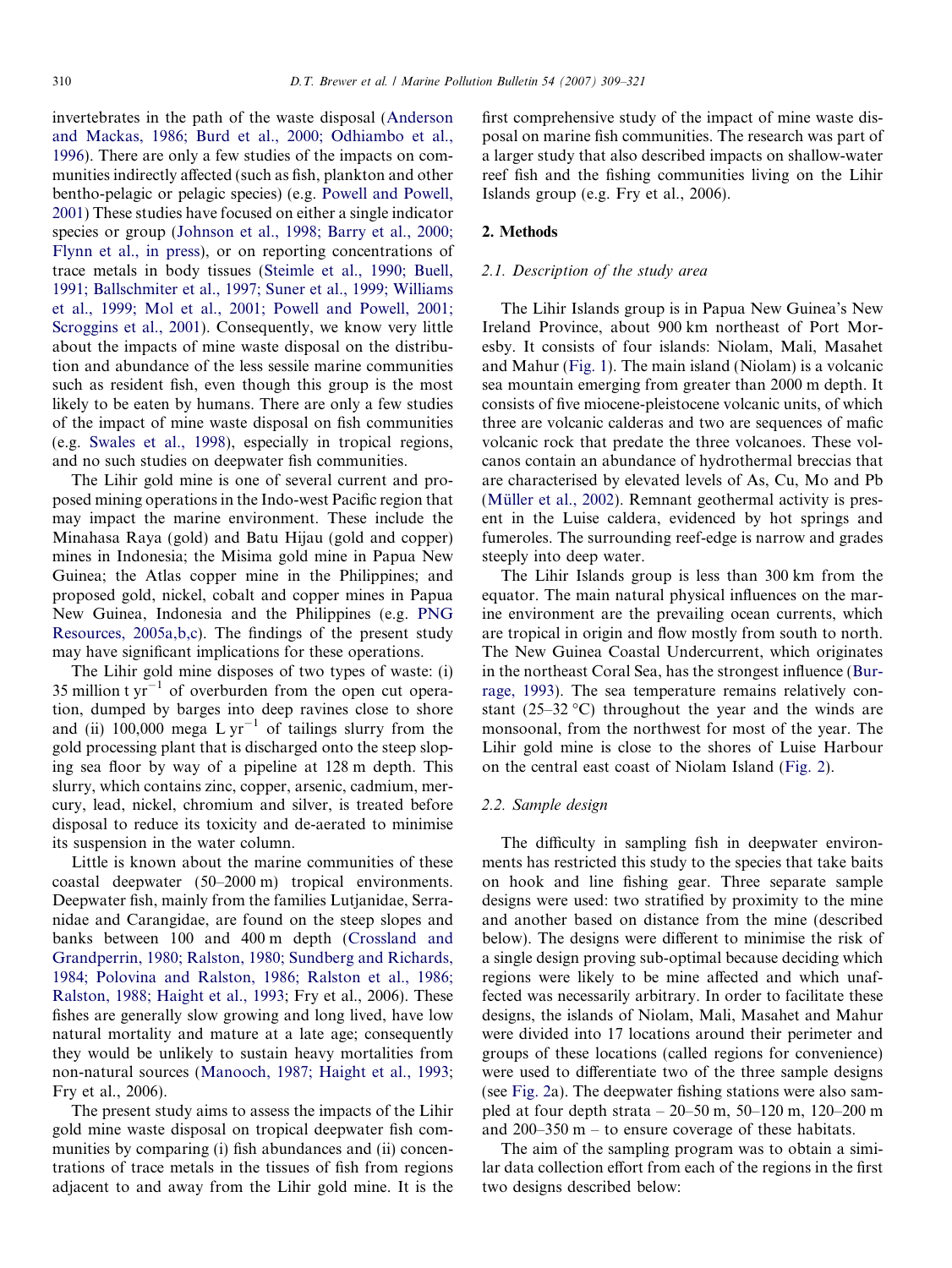<span id="page-2-0"></span>

Fig. 1. The Lihir Islands group showing their position off the coast of New Ireland and Papua New Guinea. Luise Harbour, the site of dumping of mine overburden, and the position of the pipeline which deposits waste slurry from the processing plant are also shown.



Fig. 2. (a) The Lihir Islands group showing 16 of the 17 sampling locations (shown by alternating black and white circles) used as the basis for the determining the sampling regions used to compare fish catches. (b) Niolam Island showing the sampling stations, the location of Luise Harbour and the mine site. Mahur Island not shown.

- 1. Proximity design: This design uses four different regions based on their proximity to the mine: (a) the mine (location 11); (b) north of the mine (locations 9 and 10); (c) south of the mine (locations 12 and 13); and (d) away from the mine (all other locations).
- 2. Sediment plume design: This design uses three different regions based on the known dispersal of the sediment plume ([Lihir Management Company Pty Limited,](#page-12-0) [1996](#page-12-0)) generated by the mines waste disposal: (a) the mine (location 11); (b) the intermediate mine-affected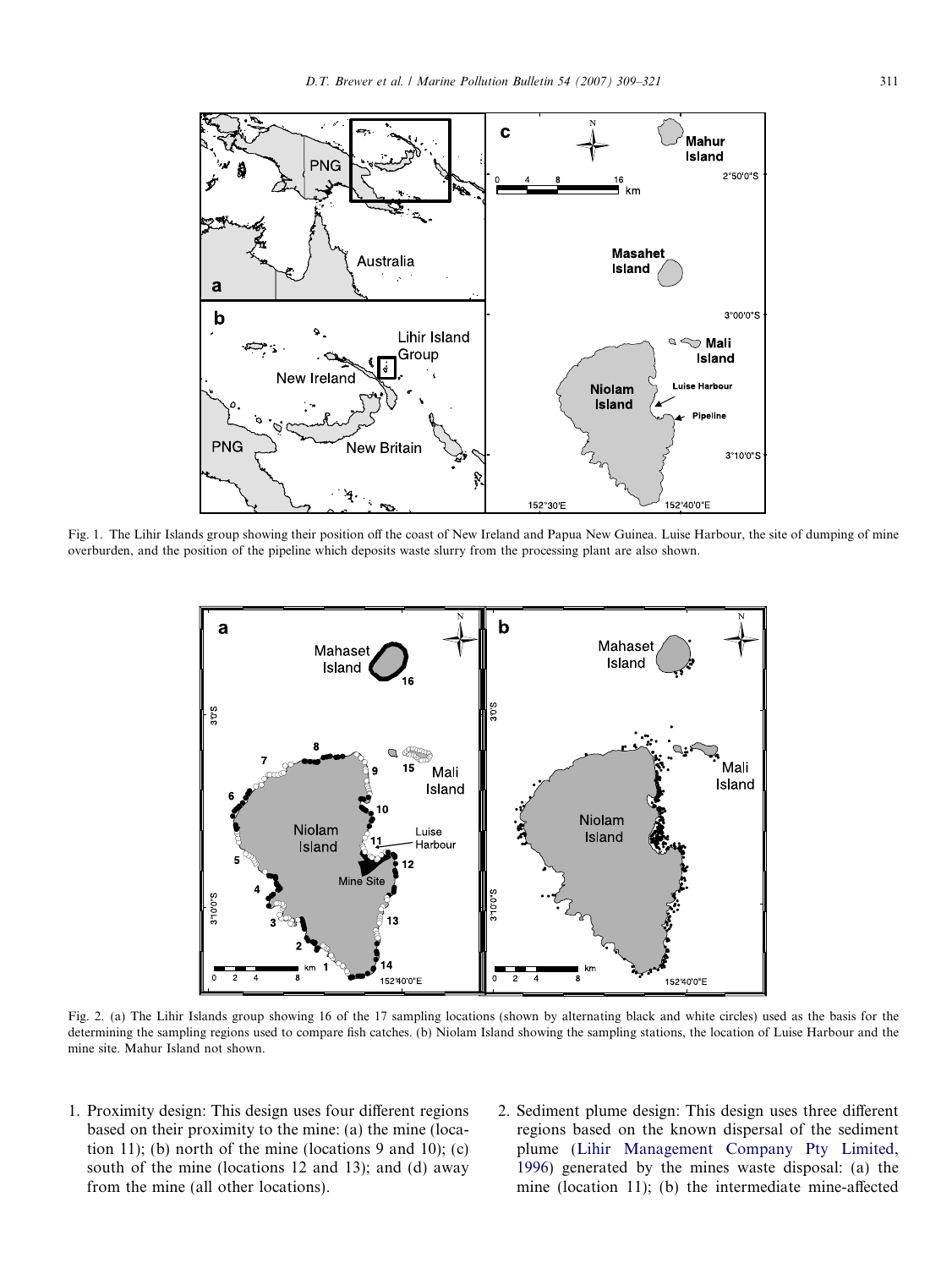area (half of location 12 to the south of the mine; and three to the north, locations  $8-10$ ); and (c) away from the mine (all other locations).

3. Adjusted distance design: This is based on the measured distance from the mine site in Luise Harbour to each individual sampling site. The distances to sampling sites to the south of the mine (locations 12– 14) were then adjusted by halving the distance to account for the influence of the south to north current flow.

# 2.3. Field sampling

Data were collected in the summer months for the three years between 1999 and 2002 (November 1999, November 2000 and February 2002). Each sampling trip took between two and four weeks to complete and the sampling days were randomised between the different regions, depending on the weather. In each yearly sample we aimed to complete a minimum of 30 stations from each region. Field sampling for the first year was conducted over three separate time periods: 12–29 November 1999, 9–15 February 2000 and 14–21 March 2000; in the second year over two time periods: 23 November–5 December 2000 and 8–13 March 2001; and in the third year from the 19 January to the 11 February 2002.

Samples were collected by dropline fishing from a 9 m aluminium vessel, a 5.5 m aluminium monohull vessel, or a 6 m fibreglass open dinghy (usually used for the shallower depths). After assessing the wind and current direction, each vessel was positioned on a station in the chosen depth zone and allowed to drift fish until it moved out of the depth range. The vessel was then repositioned and fishing continued. In windy conditions, vessels used a grapple anchor to remain on station. The fishing duration at each station was usually between 20 and 30 min (although sometimes up to 2 or 3 h). Fishing time was recorded as actual bottom time; when the gear reached the sea floor to when the gear was lifted off the sea floor for retrieval. The fishing lines were left down until bites were felt on the line or after about 10 min without any bites. They were then lifted and checked for fish, baits were replaced if needed and the lines dropped again. At the end of the fishing period, the end position, time and depth were again recorded. Once all the four depth zones at a site were completed, the vessels would then move to the next site and repeat the sampling procedure.

The fish were caught with three manual 'Alvey' 45 cm dropline reels spooled with 60 or 100 lb fishing line. The standard rig used was three 'size 13/0 Mustard Tuna Circle' hooks attached at intervals of about 60 cm from the main line. A 0.5–1.0 kg lead weight was attached to the end of the main line. The bait was usually either skipjack or bigeye tuna. On the smallest boat, fishing was carried out using three plastic hand reels rigged with 20 lb line and a single 'size 1 long shank' hook positioned 30 cm above a small lead weight and baited with tuna. For each fish caught, the station number and reel number were recorded on catch sheets and the fish placed into a cool box containing crushed ice.

All teleost fish caught from the dropline survey were identified to species on site by project scientists, using a range of taxonomic keys, and where necessary, returned to the laboratory for validation. Fish were also measured by standard length (SL in mm) and weighed (to nearest  $\pm 10$  g) on the same day of capture. Muscle and liver tissues  $(1-2 \text{ g})$  were removed with stainless steel scalpels and forceps, washed in distilled water, then stored in polyethelene bags and frozen for trace metal analysis.

#### 2.4. Trace metal tissue analyses

Trace metal concentrations in fish tissues were compared with individuals caught at different distances from the mine or in different regions depending on which sample design was used. They were also compared with tissues collected during a baseline study in 1994, three years before the start of the mine in 1997. Fish tissues, kept from the baseline study, came from a variety of species and were processed in the same manner as in the current study, described below.

In the laboratory, the fish muscle samples were thawed, then homogenised with a laboratory blender, sub-sampled (if required) and digested by adding 5 mL of nitric acid, to a weighed sample  $(\pm 0.1 \text{ g})$  and allowing the mixture to stand for 18 h. The samples were then heated by microwave at 20% power for 15 min and 10% power for another 15 min. After cooling, 1 mL of hydrogen peroxide was added and the samples heated in the microwave for another 10 min at 10% power. Finally, the sample was diluted to a total volume of 100 mL with milli-Q water. The fish liver samples were treated in a similar manner, except that 15 mL of nitric acid was added and the samples were heated on a hotplate instead of the microwave to remove the top layer of dissolved fats.

The sample fish tissue and liver solutions were analysed by inductively coupled plasma mass spectrometry (ICPMS) (Ag, As, Cd, Co, Cu, Ni, Pb, Zn); inductively coupled plasma atomic emission spectrometry (ICP-AES)(Al) and cold vapour atomic fluorescence spectrometry (CV-AFS)(Hg). The detection limits of the ICPMS for each element analysed was Ag:  $0.01$  mg kg<sup>-1</sup>; As:  $0.1$  mg kg<sup>-1</sup>; Cd and Co: 0.01 mg  $kg^{-1}$ ; Cu, Ni, Pb and Zn: 0.1 mg  $kg^{-1}$ . For Al, which was analysed by ICPMS–AES, the detection limit was  $2 \text{ mg kg}^{-1}$ ; for Hg, analysed by CV-AFS, the limit was  $0.005$  mg kg<sup>-1</sup>.

During analysis of the fish tissue solutions, samples were interspersed with check standard solutions, standard and digest blanks (usually 1 in 10 samples); standard reference biota samples (1 in 20 samples); spiked sample solutions (1 in 20 samples) and repeat digestions of samples (1 in 20 samples).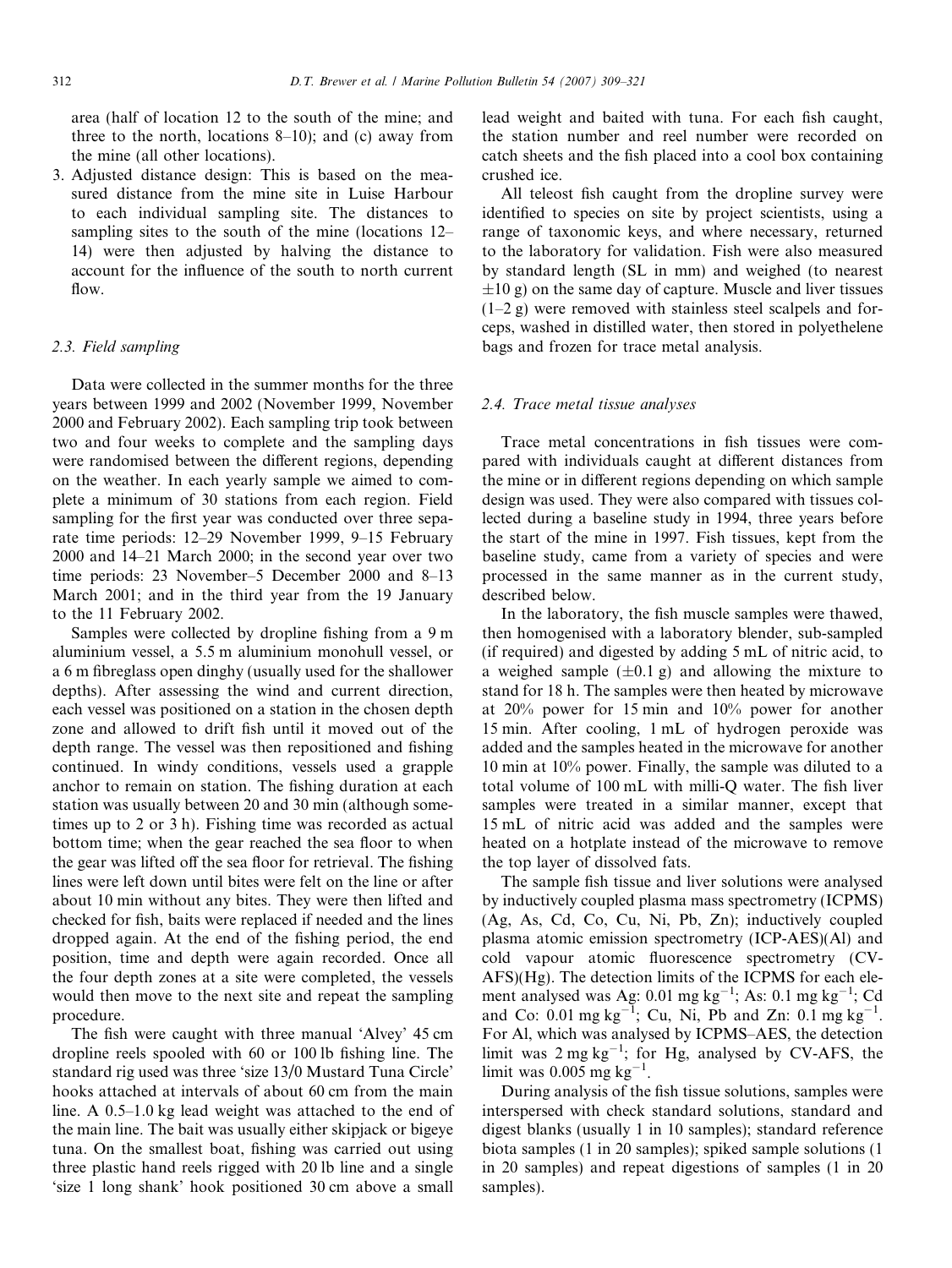# 2.5. Data analyses

The impacts of the mine on the abundances of fish at 20–350 m deep were assessed by comparing (i) the probability of catching a fish between regions and distances from the mine, (ii) catch rates of total fish numbers between regions and distances from the mine, and (iii) catch rates of individual species between regions and distances from the mine. As the probability of capture and fish abundances were not normally distributed, they were analysed with different error structures. Probability of capture was examined with logistic regression that assumes a binomial error distribution. The mean catch rates of each species were examined by a log-linear model with a Poisson error distribution. All analyses were done using S-PLUS (Insightful Corporation, Seattle, Washington).

The model compared the expected probability of capture  $E(p)$  or expected catch rates  $E(r)$  where generically we put  $E$ (measure) =  $\mu$ . These expected values were compared between regions  $(R<sub>i</sub>)$  after accounting for other effects. The model standardised the comparisons to account for variability due to secondary factors (year  $Y_i$ , depth  $d$ , number of fishing reels r and fishing duration  $fd$ ):

$$
\log \mu = R_i + Y_j + s(d) + \log(r \cdot fd),\tag{1}
$$

where  $s(d)$  is a flexible term in depth using natural splines with fixed knots. The final term,  $log(r \cdot fd)$ , is a predictor in the case of a binary response and has a regression coefficient associated with it. In the case of a count response, however, this is an offset term with fixed coefficient of unity, included in the model to allow for the expectation that the mean number of fish caught should be proportional to the total fishing time. This in turn implies that, even if the response is formally a count of fish caught, the analysis is effectively comparing catch rates. All fish caught were included in the analyses of total fish numbers and capture probabilities. The analyses of the abundances of each fish species were restricted to those species that were caught often enough in more than one region  $(\sim 20)$ or more) and the distribution of their catch rates would allow a robust and meaningful statistical comparison between regions.

Comparisons of trace metal concentrations between fish tissues from different regions or time periods (baseline vs present study) were made by t-tests. The effect of the mine was examined by correlating fish tissue concentrations of each species with distance from the mine outfall. The effect of fish length and weight on tissue concentrations were removed before analysis by partialling out their effects (SAS Proc Corr, SAS Institute Inc. V9.1 Box 8000 Cary, NC).

Repeat sample trace metal analyses were compared to initial analyses for all elements by *t*-tests with pooled variances. The recovery rates of each element were examined for deviation from  $100\%$  by one-sample *t*-tests; reference samples of certified tissues were compared to the certified concentrations by the same approach. As sufficient samples of many species in the different design regions could not be obtained, we present only the results for species where  $n \geq 3$  in each treatment or the total sample size was greater than five.

## 3. Results

A total of 458 stations [\(Fig. 2b](#page-2-0)) were sampled during the three-year study. The numbers in each region varied for each sampling design, as follows:

- 1. Proximity design: Mine location 110 stns; north of the mine – 149 stns; south of the mine – 79 stns; away from the mine – 120 stns.
- 2. Sediment plume design: Mine location 110 stns; intermediate mine-affected locations – 203 stns; away from the mine – 145 stns.
- 3. Adjusted distance design: Used all 458 stations in a continuum of distances from the mine location.

# 3.1. Differences in fish abundances

A total of 975 fish of 98 species were caught. Of these, 17 species made up 61% of the total catch: ten lutjanid, four serranid, two carangid and one lethrinid species. Total fish numbers caught were significantly lower at the mine than in the regions, or distances, away from the mine, from all three sample designs analysed ([Fig. 3,](#page-5-0) [Table 1,](#page-6-0)  $P \leq$ 0.001). The probability of catching a fish was also significantly lower in the mine region for both the Proximity design (mine:  $0.52 \pm 0.56$ ; north:  $0.78 \pm 0.04$ ; south:  $0.78 \pm 0.04$ ; away:  $0.79 \pm 0.04$ ;  $P \le 0.001$ ) and the sediment plume design (mine:  $0.52 \pm 0.06$ ; mine-affected:  $0.74 \pm 0.04$ ; away:  $0.84 \pm 0.03$ ;  $P \le 0.001$ ). There was also a highly significant change ( $P \le 0.001$ ) in the probability of catching a fish based on the adjusted distance of the catch site from the mine [\(Table 1\)](#page-6-0), with the lowest probability adjacent to the mine and highest away from the mine.

Of the 17 species analysed, 15 had significantly different abundances between regions; 13 using the Sediment plume design, 14 using the proximity design and 13 using the adjusted distance design. Only the serranids, Cephalopholis sexmaculata (six-blotch hind) and Variola albimarginata (white-edged lyretail), showed no difference in catch rates between regions in all three sampling designs. Both the sediment plume and adjusted distance design also found no difference in catch rates between regions for Lethrinus erythracanthus (orange-spotted emperor) and Lutjanus boutton (Moluccan snapper), whereas the proximity design found no difference in catch rates between regions for Etelis carbunclulus (Ruby snapper). The detailed results of differences between regions are described (below) for both the sediment plume and adjusted distance designs.

Of the 15 species with significantly different abundances between regions, seven were caught in lowest numbers near the mine and highest in regions away from the mine [\(Fig. 3,](#page-5-0)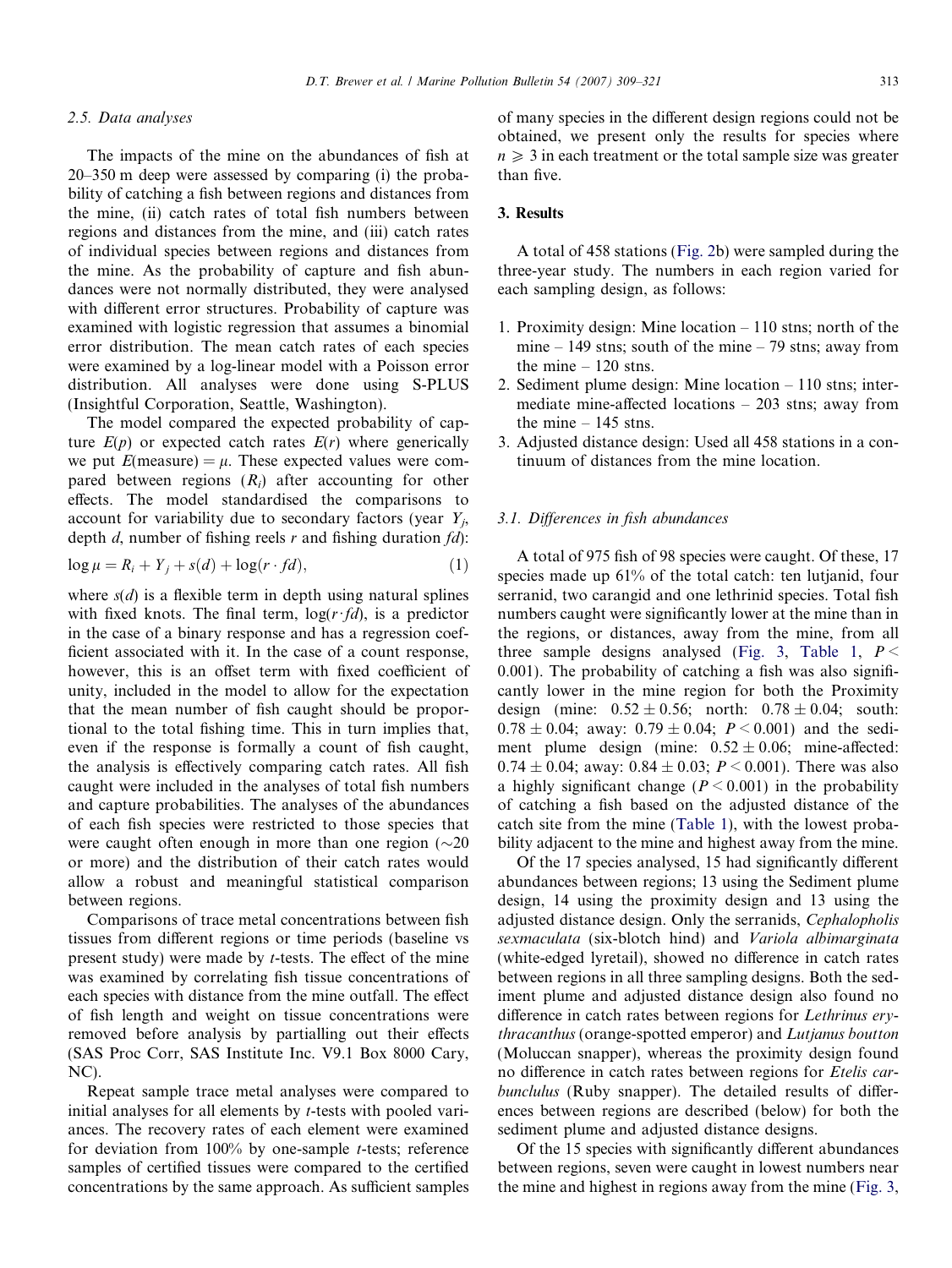<span id="page-5-0"></span>

Fig. 3. The mean catch rates and standard errors for fish with the lowest abundances in the mine region, highest abundances away from the mine and analysed using the sediment plume sample design; including (a) all fish combined and (b)–(h) eight individual species. Significance levels are indicated as \*\*\*  $(P < 0.001)$ , \*\*  $(P < 0.01)$  or  $*(P < 0.05)$ .

[Table 1](#page-6-0)). Three species – *Caranx tille* (Tille trevally), *Lutj*anus argentimaculatus (Mangrove red snapper) and L. timorensis (Timor snapper) – had highest abundances in the mine region [\(Fig. 4\)](#page-7-0). Two of the species with lowest catch rates at sites adjacent to the mine – Epinephelus morrhua (Comet grouper) and Pristipomoides multidens (Goldband snapper) – had highest catch rates in the intermediate mine-affected area. One species – Etelis carbunculus – had highest catch rates in the intermediate area and lowest catch rates away from the mine ([Fig. 4](#page-7-0)).

## 3.2. Trace metal tissue analyses

The fish tissue analyses were highly repeatable and there were no significant differences for any element between repeat analyses of the same sample ( $P > 0.5$ ). The means of each series of analyses differed by less than 25% for all elements. Nickel and Cd were the least repeatable elements in muscle tissue. Cadmium was present in low concentrations, and below the detection limit of the ICPMS  $(0.01 \text{ mg kg}^{-1})$  for some samples. Spike recoveries were excellent and ranged between 92% and 101% for both liver and muscle tissue samples. Mean certified reference material recoveries generally ranged between 85% to 110% of the certified value. This range is regarded as acceptable in most analytical laboratories. The exceptions were: (i) certified liver tissue: Ag (80% mean recovery [m.r.]), Co (77% m.r.), Ni (130% m.r.); and (ii) certified muscle tissue: Al (62% m.r.), Co (70% m.r.), Ni (75% m.r.).

Overall, the quality control analyses showed that measured concentrations for As, Cd, Cu, Hg, Pb, Zn and Al (liver tissue only) were both precise and accurate. We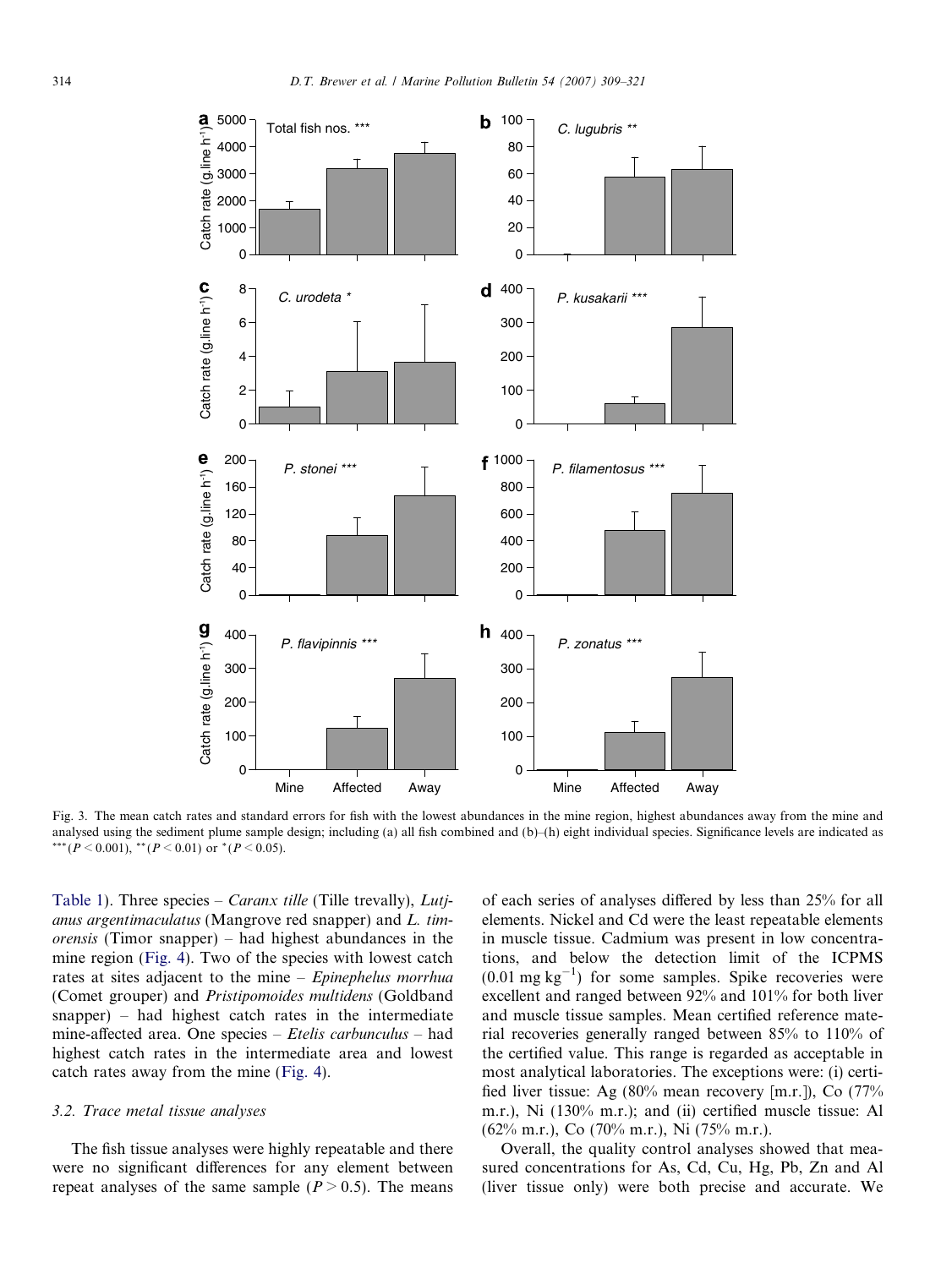<span id="page-6-0"></span>found reduced recoveries of Ag, Al, Co and Ni in certified reference material samples (CSIRO and Lihir Gold Limited, unpublished data). This suggests that the concentrations of these metals may be underestimated by 20–30% in the fish tissue samples analysed. This is not likely to be a major concern, as Ag, Cd, Ni concentrations were very low in fish muscle and in most samples were below the detection limits.

## 3.3. Spatial pattern of trace metals in fish

The overall level of trace metal contamination of individual fish species showed little variation between regions in all cases ( $P > 0.5$ ). This may be partly due to the small sample sizes (<10 tissues samples per species per region) and consequent low statistical power to detect an effect. However, the analysis of all fish combined showed levels of As (but no other metals) were higher in fish tissues from the away  $(13.0 \pm 1.7)$  than the mine region  $(5.1 \pm 0.9,$  $P < 0.05$ ).

Unlike the comparison of trace metal concentrations between regions, more metals correlated with the distance from the mine outfall [\(Table 2](#page-8-0)). For individual species, most of the statistically significant correlations were negative (lower concentrations further away from the mine), with the exceptions of Pb in Cephalopholis urodeta (Flagtailed rockcod) and Cd in L. boutton. Arsenic concentrations in fish muscle were significantly negatively correlated with distance from the mine in two species and Hg in three. One species – C. *urodeta* – had a negative correlation for both As and Hg in muscle tissue [\(Table 2\)](#page-8-0). When all fish were combined, the concentration of As and Hg was positively correlated with the distance from the mine [\(Table 2;](#page-8-0)  $P < 0.01$ ). However, there was no correlation between any trace metal concentration and distance from the mine for 7 of 13 species analysed during the current study, and for all species studied during the baseline study.

#### 3.4. Temporal changes in trace metal concentrations

The overall level of trace metal contamination was similar in both studies: 238 of 320 fish (74%) collected during the baseline and 127 of 164 fish (77%) in the current study had at least one trace metal above the recommended Australian Food Standard (AFS) limit ([Table 3a](#page-9-0)). The mean concentration of trace metals in the muscle and liver of 56 species was examined. Only nine were caught in both studies and five had been sampled sufficiently to be comparable  $(n > 5)$  [\(Tables 3a and 3b\)](#page-9-0).

Arsenic was the only trace metal that was consistently found in concentrations above the AFS recommended limit  $(2 \text{ mg kg}^{-1})$  in most of the samples of any species [\(Table](#page-9-0) [3a\)](#page-9-0). The majority of samples from four of the five species analysed had elevated As concentrations. Balistapus undulatus (orange-lined triggerfish) had the highest concentration of As of any species sampled in either the baseline or current study. Mercury was the only other trace metal from either study with concentrations above the AFS recommended limit  $(0.5 \text{ mg kg}^{-1})$  [\(Table 3a\)](#page-9-0).

About half of the trace metals were measured in higher concentrations in muscle and liver tissue from the baseline study when all fish were combined [\(Tables 3a and 3b\)](#page-9-0). This was also the case for the most abundantly sampled fish, *B. undulatus*. There were few differences in trace metal

Table 1

Results from a correlation of deepwater fish catch rates with their adjusted distance from the mine, for all fish combined and 17 deepwater species

| Fish category                  | Number of fish | Number of stations | Distance from the mine $-$ correlation<br>and significance |
|--------------------------------|----------------|--------------------|------------------------------------------------------------|
| Probability of catching a fish | 975            | 258                | $+$ (***                                                   |
| Total fish numbers             | 975            | 258                | $+$ (***)                                                  |
| Caranx lugubris                | 32             | 21                 | $+$ (***                                                   |
| C. tille                       | 17             | 6                  | $-$ (***)                                                  |
| Cephalopholis sexmaculata      | 18             | 15                 | ns                                                         |
| Cephalopholis urodeta          | 33             | 19                 | $+$ $(*)$                                                  |
| Epinephalus morhua             | 27             | 18                 | $+$ (**                                                    |
| Etelis carbunculus             | 84             | 28                 | $+$ (***)                                                  |
| Lethrinus erythracanthus       | 21             | 19                 | ns                                                         |
| Lutjanus argentimaculatus      |                | O                  | $-$ (                                                      |
| L. boutton                     | 23             | 19                 | ns                                                         |
| L. timorensis                  | 27             | 20                 | $-1$                                                       |
| Paracaesio kusakarii           | 66             | 19                 | $^{+}$ (                                                   |
| P. stonei                      | 49             | 25                 | $+$ (***)                                                  |
| Pristipomoides filamentosus    | 56             | 28                 | $+$ (***                                                   |
| P. flavipinnis                 | 40             | 20                 | $+$ (***)                                                  |
| P. multidens                   | 54             | 27                 | $+$ (                                                      |
| P. zonatus                     | 54             | 32                 | $+$ (***)                                                  |
| Variola albimarginata          | 19             | 15                 | ns                                                         |

Direction of correlation is either positive (+) or negative (-); statistically significant differences in catch rates are indicated by  $*(P < 0.05)$ , \*\* $(P < 0.01)$  and \*\*\* ( $P \le 0.001$ ). The number of fish caught in the study and the number of sampling stations from which each was caught is also presented. ns = not significant.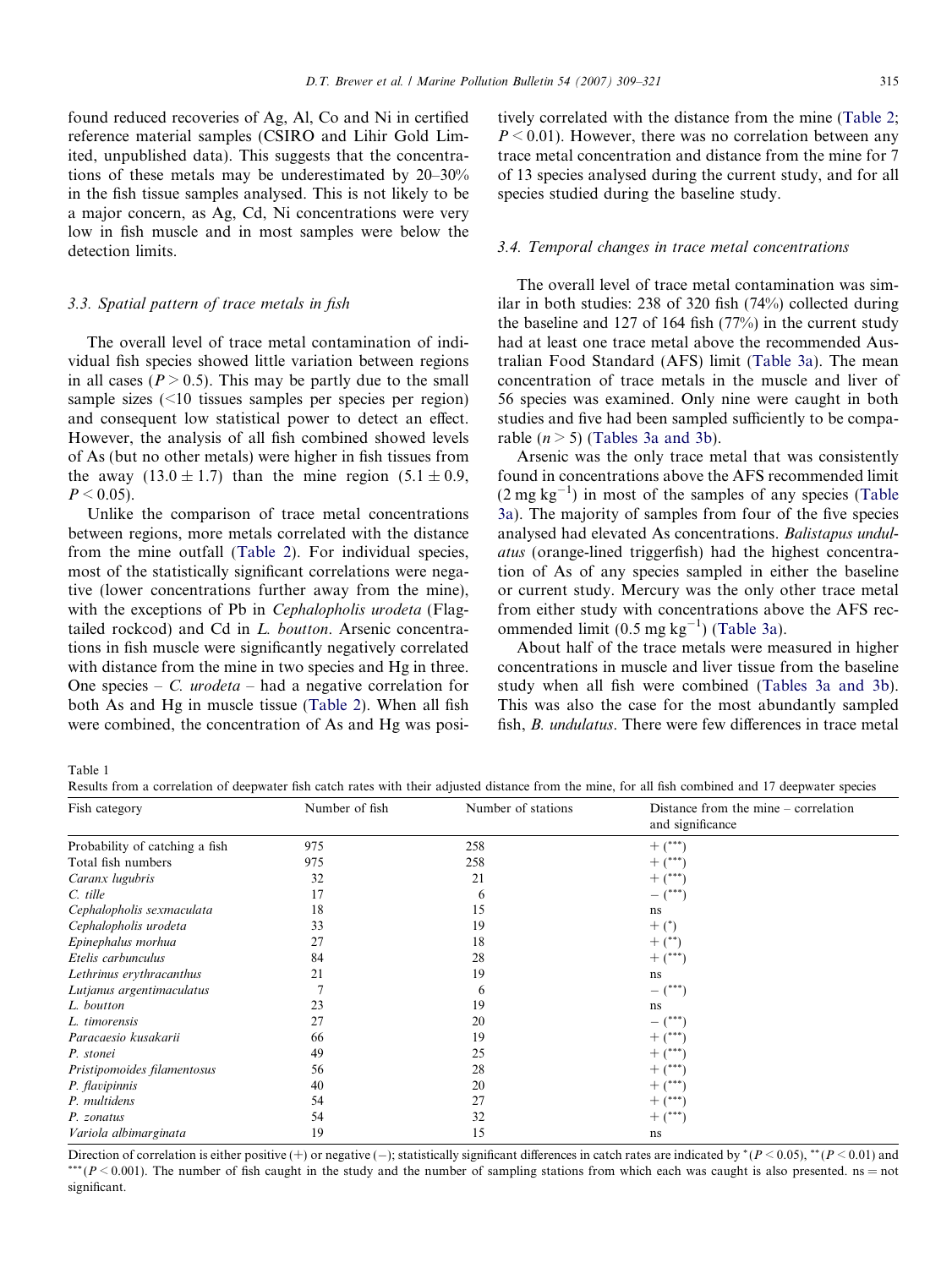<span id="page-7-0"></span>

Fig. 4. The mean catch rates and standard errors for fish species with the highest abundances in either the mine or intermediate-affected region and analysed using the sediment plume sample design. Significance levels are indicated as \*\*\*  $(P < 0.001)$ .

concentrations for most of the muscle tissue comparisons within individual species. However, zinc was in higher concentrations in the current study for three of the five species, and higher in the baseline study for the other species. The only other differences were Wattsia mossambica having higher concentrations of Cu and Hg in the current study [\(Table 3a\)](#page-9-0).

There were also few differences in trace metal concentrations for most of the liver tissue comparisons within individual species. However, most metals were in higher concentrations in the baseline study in liver tissues of E. morrhua and P. multidens. W. mossambica (Zn) and P. multidens (Al) were the only species to show significantly higher metal concentrations in liver in the current study [\(Table 3b](#page-9-0)).

#### 4. Discussion

#### 4.1. Differences in fish abundances

The potential impacts of the mine on the abundance of deepwater fish appear to be quite localised. The total catches of deepwater fish were lowest close to the mine waste disposal region. Similarly, around half of the species were in lowest numbers close to the mine waste disposal region. In most of these cases, the mean catch rates were usually very low at the mine, while the adjacent and distant regions had catch rates several orders of magnitude higher. Some species had highest abundances in the intermediate regions to the north or south of the mine region; a possible indication that fish populations can return to their natural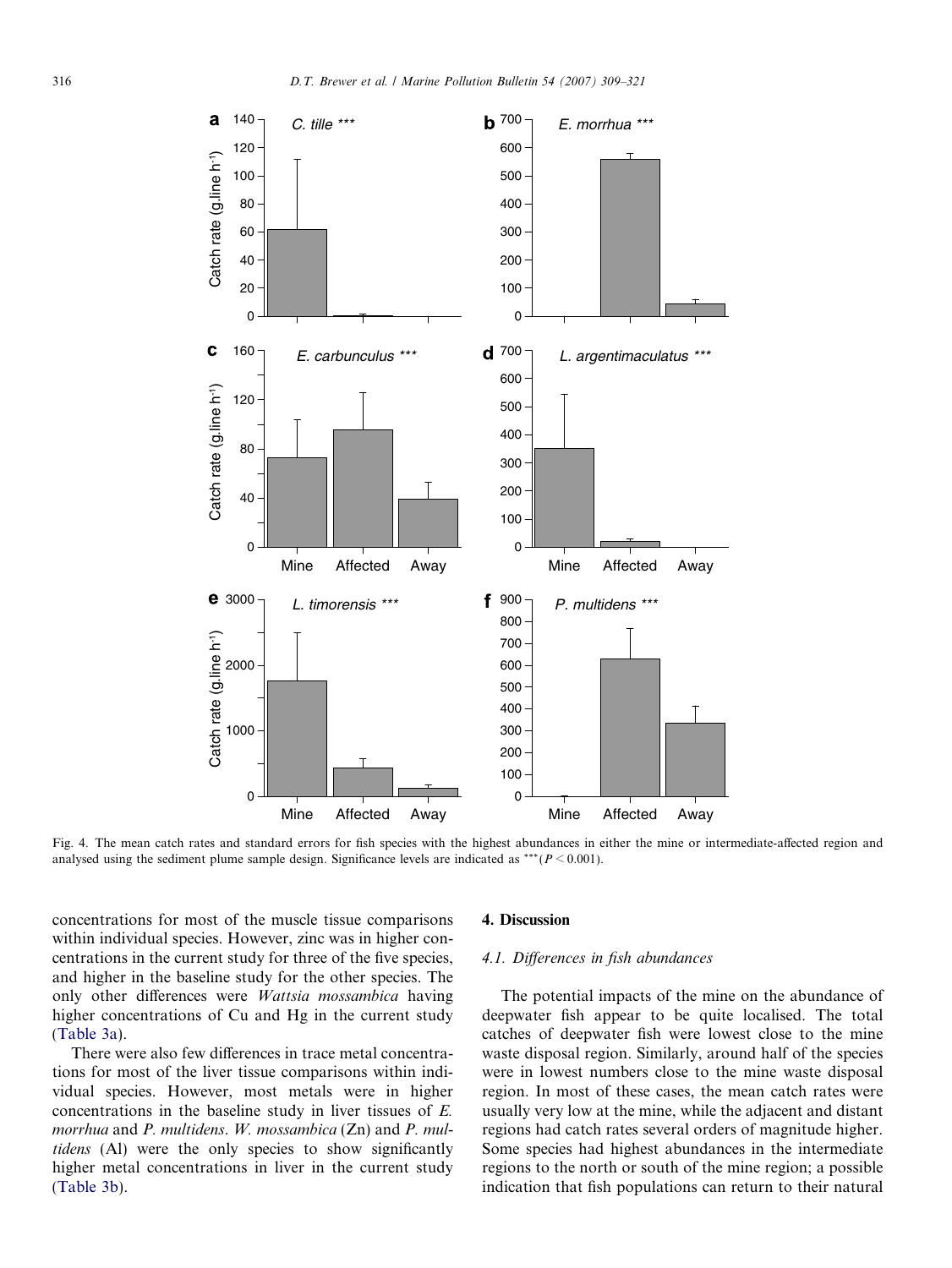<span id="page-8-0"></span>Table 2 The correlation  $(r^2)$  between trace metal concentrations in of fish tissues (1999–2002 post-mine study) and their distance from the Lihir gold mine outfall

| Species                   | $\boldsymbol{n}$ | As        |           | C <sub>d</sub> |                          | Cu      |          | Hg         |            | Pb                       |                          |
|---------------------------|------------------|-----------|-----------|----------------|--------------------------|---------|----------|------------|------------|--------------------------|--------------------------|
|                           |                  | Liver     | Muscle    | Liver          | Muscle                   | Liver   | Muscle   | Liver      | Muscle     | Liver                    | Muscle                   |
| All fish                  | 164              | 0.14      | $0.23***$ | 0.27           | $-0.05$                  | 0.13    | $-0.06$  | 0.06       | $0.23***$  | $-0.16*$                 | $-0.09$                  |
| Balistapus undulatus      | 11               | 0.24      | $-0.16$   | $-0.09$        | 0.32                     | $-0.08$ | 0.30     | $-0.37$    | $-0.23$    |                          |                          |
| Cephalopholis sexmaculata | 6                | $-0.29$   | $-0.31$   | 0.06           | 0.21                     | 0.14    | $-0.34$  | $-0.72$    | $-0.91**$  | $\overline{\phantom{0}}$ |                          |
| C. spiloparaea            | 8                | 0.41      | 0.49      | 0.69           | 0.02                     | 0.48    | $-0.32$  | 0.55       | 0.52       | $-0.24$                  | $-0.26$                  |
| C. urodeta                | 17               | 0.02      | $-0.57*$  | $-0.17$        | $-0.20$                  | 0.43    | 0.33     | $-0.84***$ | $-0.90***$ | $0.50*$                  | $\overline{\phantom{a}}$ |
| Cephalopholis sp.         | 8                | 0.52      | 0.58      | 0.39           | 0.31                     | 0.30    | 0.61     | 0.32       | 0.07       | $\overline{\phantom{0}}$ |                          |
| Epinephalus morrhua       | 4                | $-0.56$   | $-0.07$   | $-0.15$        | $\overline{\phantom{0}}$ | $-0.33$ | $-0.66$  | $-0.17$    | $-0.05$    | $\overline{\phantom{0}}$ |                          |
| Lethrinus erythracanthus  |                  | $-0.45$   | $-0.29$   | $-0.15$        | $-0.29$                  | 0.13    | $-0.32$  | $-0.86***$ | $-0.79*$   | $-0.41$                  | $-0.20$                  |
| Lipocheilus carnolabrum   | 3                | $-0.81$   | 0.56      | $-0.85$        | $-0.84$                  | $-0.62$ | $-1.0$   | $-0.83$    | $-0.66$    | $\overline{\phantom{0}}$ |                          |
| Lutjanus boutton          | 10               | $-0.04$   | $-0.22$   | 0.37           | $0.73**$                 | 0.58    | 0.54     | $-0.25$    | 0.13       | $-0.39$                  |                          |
| L. timorensis             | 10               | $-0.84**$ | $-0.82**$ | 0.05           | $-0.36$                  | $-0.34$ | $-0.28$  | 0.21       | $-0.33$    | $\qquad \qquad$          |                          |
| Melichthys vidua          | 3                | $-0.92$   | 0.86      | $-0.50$        |                          | $-0.50$ | $-1.0^*$ | $-0.47$    | $-0.50$    | $\overline{\phantom{0}}$ |                          |
| Variola albimarginata     | 4                | $-0.24$   | $-0.26$   | 0.91           | 0.16                     | 0.06    | $-0.88$  | 0.83       | 0.78       | $\overline{\phantom{0}}$ | $-0.88$                  |
| Wattsia mossambica        | 9                | $-0.42$   | $-0.18$   | $-0.21$        | $-0.46$                  | $-0.29$ | $-0.19$  | 0.49       | 0.57       | $-0.60$                  |                          |

Statistically significant correlations are indicated by  $^*(P \le 0.05)$ ,  $^{**}(P \le 0.01)$ , or  $^{***}(P \le 0.001)$ .

levels within a short distance of the most heavily impacted area.

The reason for the lower fish numbers at the mine location is not clear, although it is likely to be a result of benthic habitat degradation and/or increases in water turbidity. These factors have been shown to significantly impact fish populations in other studies (e.g. [Blaber](#page-11-0) [et al., 1995; Martin et al., 1995; Johnson et al., 1998; Kings](#page-11-0)[ford and Hughes, 2005\)](#page-11-0). [Flynn et al. \(in press\)](#page-11-0) also examine this issue for corals and provide the only other information on the impacts of the Lihir mine. They showed that coral (Porites spp.) thickness decreased with proximity to the mine as a result of heavy sedimentation loads from waste disposal.

Few other studies have demonstrated lower fish abundances in areas of mine waste disposal [\(Johnson et al.,](#page-12-0) [1998; Swales et al., 1998; Barry et al., 2000](#page-12-0)). Only one of these [\(Swales et al., 1998](#page-12-0)) dealt with multiple species, although in a freshwater system. They described significant declines in fish catches and high levels of copper, zinc, lead and cadmium in fish tissues from the reaches of the Fly River closest to the Ok Tedi copper mine, which disposed of waste into the headwaters. [Barry et al. \(2000\)](#page-11-0) showed that the abundance of Oncorhynchus keta (salmon) fry was lower at sites contaminated with acid mine drainage from an abandoned copper mine in British Columbia than in reference areas. [Johnson et al. \(1998\)](#page-12-0) used laboratory studies to demonstrate how juvenile Pleuronectes asper (yellowfin sole) avoided sediment covered in fresh gold mine tailings in favour of natural sediments or sediment covered in old and weathered tailings.

There is also evidence from ours and other studies that the impact of the mine waste on marine organisms cannot be generalised across all species. Some fish species in the current study are more abundant in the highly turbid mine region. These species (C. tille, L. argentimaculatus and L. timorensis) are usually reef-associated. However, juvenile and sub-adult L. argentimaculatus occur in more turbid, estuarine conditions ([Blaber et al., 1994; Primavera, 1997;](#page-11-0) [Carpenter and Niem, 2001\)](#page-11-0) and juvenile L. timorensis prefer muddy coastal slopes [\(Froese and Pauly, 2006](#page-11-0)). The current study suggests that these three species prefer the more turbid reef-associated waters (in the mine region) to the clearer reef-associated waters further from the mine. [Flynn et al. \(in press\)](#page-11-0) found that some coral species also survived in the impacted, high-sediment region near the Lihir gold mine.

The disposal of mine waste is not the only anthropogenic impact on fish communities at the Lihir Islands group. The local people supplement their largely vegetarian diet with both shallow and deepwater fish [\(Foale, 1998;](#page-11-0) [Brewer et al., 2004](#page-11-0)). It is possible that the combined and growing impact of both the artisanal fishing and the mine waste disposal may have a more widespread and adverse affect on these fish species in future. We need to define and better understand these combined impacts.

## 4.2. Trace metal tissue analyses

Almost all fish analysed showed no difference in trace metal concentrations between regions, and most fish showed no correlation between metal concentrations and distance from the mine for all or most of the trace metals examined. Most of the significant correlations were with either Hg or As, which decreased in concentration with increasing distance from the mine. These fish may have accumulated Hg or As from the water or from their prey (or both). However, more detailed examination of their diet and their trace metal concentrations would be required before any causal relationship between the concentrations and the mine could be established.

The analyses of fish tissues collected during the baseline study in 1994 and in the current study in 1999/2002 both show As in high concentrations. The overall percentage of samples with high As concentrations is similar in both studies. The concentrations of most trace metals are also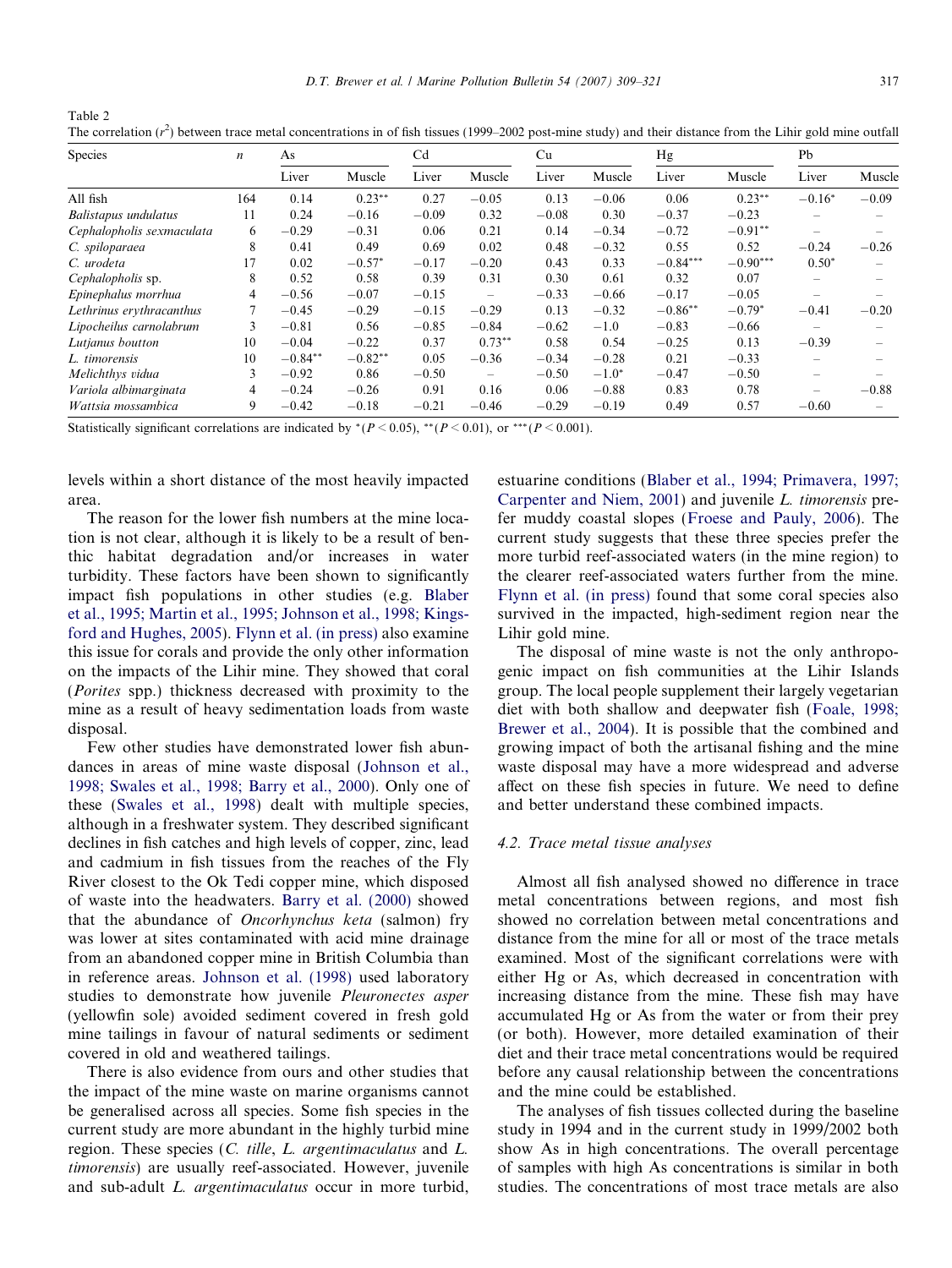<span id="page-9-0"></span>Table 3a

The mean concentration (mean  $\pm$  se in mg kg<sup>-1</sup>) of trace metals in muscle tissues of species collected during the pre-mine baseline survey in 1994 (baseline) and the post-mine CSIRO survey in 2000– 2001 (present)

| Species             | $\mathfrak{n}$ | Study                   | Trace metal concentration (mg $kg^{-1}$ ) |               |                                    |                    |                                   |                   |                     |                     |                |                    |                    |
|---------------------|----------------|-------------------------|-------------------------------------------|---------------|------------------------------------|--------------------|-----------------------------------|-------------------|---------------------|---------------------|----------------|--------------------|--------------------|
|                     |                |                         | Ag                                        | Al            | As                                 | C <sub>d</sub>     | Co                                | Cu                | Hg                  | Ni                  | Pb             | Se                 | Zn                 |
| All fish            |                | 320 Baseline            | $0.03 + 0.001***$                         | $\leq 2.0$    | $17.46 \pm 1.4***$ $0.09 \pm 0.07$ |                    | < 0.01                            | $1.72 \pm 0.15$   | $0.35 \pm 0.05***$  | $0.25 \pm 0.02$ *** | < 0.01         | $4.79 \pm 0.38***$ | $22.2 \pm 1.97***$ |
|                     |                | 164 Present             | $0.01 \pm 0.0004$                         | $\leq2.0$     | $8.1 \pm 0.69$                     | $0.04 \pm 0.02$    | $<$ 0.01 $\,$                     | $0.93 + 0.55$     | $0.16 \pm 0.01$     | $0.13 \pm 0.01$     | < 0.01         | < 0.01             | $4.89 \pm 0.45$    |
| <b>B.</b> undulatus |                | 30 Baseline             | $0.05 \pm 0.002$                          | <2.0          | $75.1 \pm 4.7^*$                   | $0.07 \pm 0.01***$ | $0.02 \pm 0.001$ 4.2 $\pm$ 0.7*** |                   | $0.07 \pm 0.005***$ | $0.3 \pm 0.03***$   | $0.2 \pm 0.01$ | $1.6 \pm 0.1***$   | $88.9 \pm 8.3***$  |
|                     |                | 12 Present              | 0.01                                      | $2.5 \pm 0.5$ | $26.8 + 2.9$                       | $0.01 \pm 0.001$   | $0.01 \pm 0.001$ $0.5 \pm 0.2$    |                   | $0.02 \pm 0.003$    | $0.1 \pm 0.03$      | < 0.01         | < 0.01             | $6.0 \pm 1.2$      |
| E. morrhua          |                | 3 Baseline              | 0.01                                      | $\leq 2.0$    | $7.5 \pm 2.4$                      | < 0.01             | < 0.01                            | $\leq 0.1$        | $0.3 \pm 0.06$      | $0.5 \pm 0.4$       | < 0.01         | < 0.01             | $1.5 \pm 0.2$      |
|                     |                | 4 Present               | $0.02 \pm 0.003$                          | $\leq 2.0$    | $12.8 \pm 3.1$                     | < 0.01             | < 0.01                            | $0.2 \pm 0.02$    | $0.4 \pm 0.09$      | $\leq 0.1$          | < 0.01         | < 0.01             | $4.3 \pm 0.3***$   |
| P. filamentosus     |                | 19 Baseline $\leq 0.01$ |                                           | $\leq 2.0$    | $1.3 \pm 0.1$                      | < 0.01             | < 0.01                            | $0.2 \pm 0.02$    | $0.1 \pm 0.02$      | $0.1 \pm 0.02$      | < 0.1          | < 0.01             | $2.1 \pm 0.2$      |
|                     |                | 3 Present               | $0.01 \pm 0.003$                          | $\leq 2.0$    | $1.4 \pm 0.2$                      | $0.07 \pm 0.06$    | < 0.01                            | $\leq 0.1$        | $0.08 \pm 0.02$     | $\leq 0.1$          | $\leq 0.1$     | < 0.01             | $4.3 \pm 0.5***$   |
| P. multidens        |                | 21 Baseline             | $0.01 + 0.002$                            | $\leq 2.0$    | $2.0 \pm 0.9$                      | $0.01 \pm 0.001$   | < 0.01                            | $0.4 \pm 0.1$     | $0.5 \pm 0.2$       | $0.2 \pm 0.04$      | $0.1 \pm 0.03$ | $1.3 + 0.1$        | $3.1 \pm 0.6$      |
|                     |                | 3 Present               | $\leq 0.01$                               | $\leq$ 2.0    | $0.8 \pm 0.07$                     | $\leq 0.01$        | < 0.01                            | $0.2 \pm 0.03$    | $0.1 \pm 0.05$      | $\leq 0.1$          | $\leq 0.1$     | < 0.01             | $4.4 \pm 0.06^*$   |
| W. mossambica       |                | 18 Baseline $\leq 0.01$ |                                           | $\leq$ 2.0    | $15.1 \pm 2.3$                     | < 0.01             | < 0.01                            | $0.1 \pm 0.01$    | $0.3 \pm 0.04$      | $0.4 \pm 0.2$       | $0.1 + 0.006$  | $\leq 0.01$        | $2.3 \pm 0.5$      |
|                     |                | 9 Present               | $\leq 0.01$                               | $<$ 2.0       | $23.0 \pm 3.2$                     | $0.05 \pm 0.03$    | < 0.01                            | $0.3 \pm 0.06***$ | $0.6 \pm 0.1***$    | $\leq 0.1$          | $\leq 0.1$     | < 0.01             | $3.6 \pm 0.3^*$    |
| Aus. Food Stds      |                |                         | No value                                  | >50           | >2                                 | >0.1               | No value                          | >10               | >0.5                | No value            | >0.5           | No value           | >200               |

Values for Australian Food Standards are displayed in the table and concentrations in muscle tissues above these standards are highlighted in bold. Values in italics are below the detection limit of the ICP-AES. Significant differences are indicated by  $*(P \le 0.05)$ ,  $** (P \le 0.01)$ ,  $*** (P \le 0.001)$  on the higher value.

### Table 3b

The mean concentration (mean  $\pm$  se in mg kg<sup>-1</sup>) of trace metals in liver tissues of species collected during the pre-mine baseline survey in 1994 (baseline) and the post-mine CSIRO survey in 2000–2001 (present)

| Species             | $\mathfrak n$ | Study             | Trace metal concentration (mg $kg^{-1}$ ) |                  |                    |                   |                   |                   |                   |                   |                 |                   |                                |
|---------------------|---------------|-------------------|-------------------------------------------|------------------|--------------------|-------------------|-------------------|-------------------|-------------------|-------------------|-----------------|-------------------|--------------------------------|
|                     |               |                   | Ag                                        | Al               | As                 | C <sub>d</sub>    | Co                | Cu                | Hg                | Ni                | Pb              | <b>Se</b>         | Zn                             |
| All fish            |               |                   | 320 Baseline $0.23 \pm 0.03***$           | $\leq 2.0$       | $25.4 \pm 1.66***$ | $36.3 \pm 3.1***$ | < 0.01            | $27.5 \pm 2.5***$ | $1.12 \pm 0.13^*$ | $1.1 \pm 0.13***$ | $\leq 0.1$      | $17.4 \pm 1.5***$ | $204 \pm 18.6$ ***             |
|                     |               |                   | 164 Present $0.07 \pm 0.01$               | $\leq 2.0$       | $13.1 \pm 1.6$     | $11.9 \pm 1.12$   | < 0.01            | $16.1 \pm 1.4$    | $0.8 \pm 0.08$    | $0.28 \pm 0.08$   | $\leq 0.1$      | < 0.01            | $112.1 \pm 9.3$                |
| <b>B.</b> undulatus |               |                   | 32 Baseline $0.07 + 0.01$                 | $\leq 2.0$       | $38.3 \pm 3.6$     | $19.0 + 5.9$      | $0.2 \pm 0.01$    | $18.0 \pm 3.1$    | $0.4 \pm 0.07$    | $1.3 \pm 0.4$     | $0.3 \pm 0.04$  | $7.4 \pm 1.2$     | $666.9 \pm 47.4***$            |
|                     |               | 12 Present $0.01$ |                                           | $2.5 \pm 0.5$    | $26.8 \pm 2.9$     | $0.01 \pm 0.001$  | $0.01 + 0.001$    | $0.5 \pm 0.2$     | $0.02 \pm 0.003$  | $0.1 \pm 0.03$    | $\leq 0.1$      | < 0.01            | $6.0 \pm 1.2$                  |
| E. morrhua          |               |                   | 3 Baseline $0.2 + 0.04***$                | $3.0 \pm 0.6$    | $12.3 + 6.4$       | $9.1 + 2.4***$    | $0.2 + 0.08***$   | $35.7 + 10.7***$  | $1.6 \pm 0.5***$  | $0.8 \pm 0.4***$  | $0.2 + 0.07***$ | < 0.01            | $161.7 \pm 54.7$ <sup>**</sup> |
|                     |               |                   | 4 Present $0.02 \pm 0.003$                | $\leq 2.0$       | $12.8 \pm 3.1$     | $\leq 0.01$       | $0.01$            | $0.2 \pm 0.02$    | $0.4 \pm 0.09$    | $\leq 0.1$        | $\leq 0.1$      | < 0.01            | $4.3 \pm 0.3$                  |
| P. filamentosus     |               |                   | 19 Baseline $0.07 \pm 0.01$               | $2.4 \pm 0.2$    | $6.9 \pm 0.5$      | $25.0 \pm 4.2$    | $0.3 \pm 0.03$    | $16.6 \pm 2.2$    | $0.7 \pm 0.2$ *** | $0.2 \pm 0.04***$ | $\leq 0.1$      | < 0.01            | $148.8 \pm 16.0$               |
|                     |               |                   | 3 Present $0.05 \pm 0.01$                 | $2.7 + 0.7$      | $6.9 \pm 1.1$      | $29.0 + 14.1$     | $0.4 + 0.05$      | $21.7 + 6.3$      | $0.2 \pm 0.04$    | $\leq 0.1$        | $\leq 0.1$      | < 0.01            | $106.3 \pm 32.3$               |
| P. multidens        |               |                   | 21 Baseline $0.1 \pm 0.05$                | $\leq 2.0$       | $6.4 \pm 0.6***$   | $14.6 \pm 2.7***$ | $0.3 \pm 0.03***$ | $26.6 \pm 6.7^*$  | $2.0 \pm 0.5***$  | $0.2 \pm 0.05$    | $0.4 \pm 0.3$   | $19.0 \pm 1.1***$ | $80.0 \pm 9.6$                 |
|                     |               |                   | 3 Present $0.02 \pm 0.003$                | $2.3 \pm 0.3***$ | $2.4 \pm 0.4$      | $2.4 + 0.8$       | $0.1 \pm 01$      | $9.1 \pm 4.0$     | $0.2 + 0.07$      | $\leq 0.1$        | $\leq 0.1$      | $\leq 0.01$       | $47.7 + 7.2$                   |
| W. mossambica       |               |                   | 18 Baseline $0.2 \pm 0.2$                 | $3.1 \pm 0.3$    | $49.1 \pm 6.2$     | $19.5 \pm 3.1$    | $0.2 \pm 0.01$    | $10.5 \pm 1.2$    | $0.8 \pm 0.2$     | $0.4 \pm 0.06$    | $\leq 0.1$      | < 0.01            | $61.7 \pm 4.5$                 |
|                     |               |                   | 9 Present $0.03 \pm 0.005$                | $2.9 \pm 0.6$    | $73.4 \pm 13.2$    | $17.8 \pm 5.3$    | $0.2 \pm 0.03$    | $15.5 \pm 1.9$    | $0.9 \pm 0.4$     | $0.2 \pm 0.02$    | $0.1 \pm 0.01$  | < 0.01            | $85.8 \pm 3.5***$              |

Values in italics are below the detection limit of the ICP-AES. Significant differences are indicated by  $*(P < 0.05)$ ,  $**(P < 0.01)$ ,  $***(P < 0.001)$  on the higher value. There are no comparative food standards for liver tissue.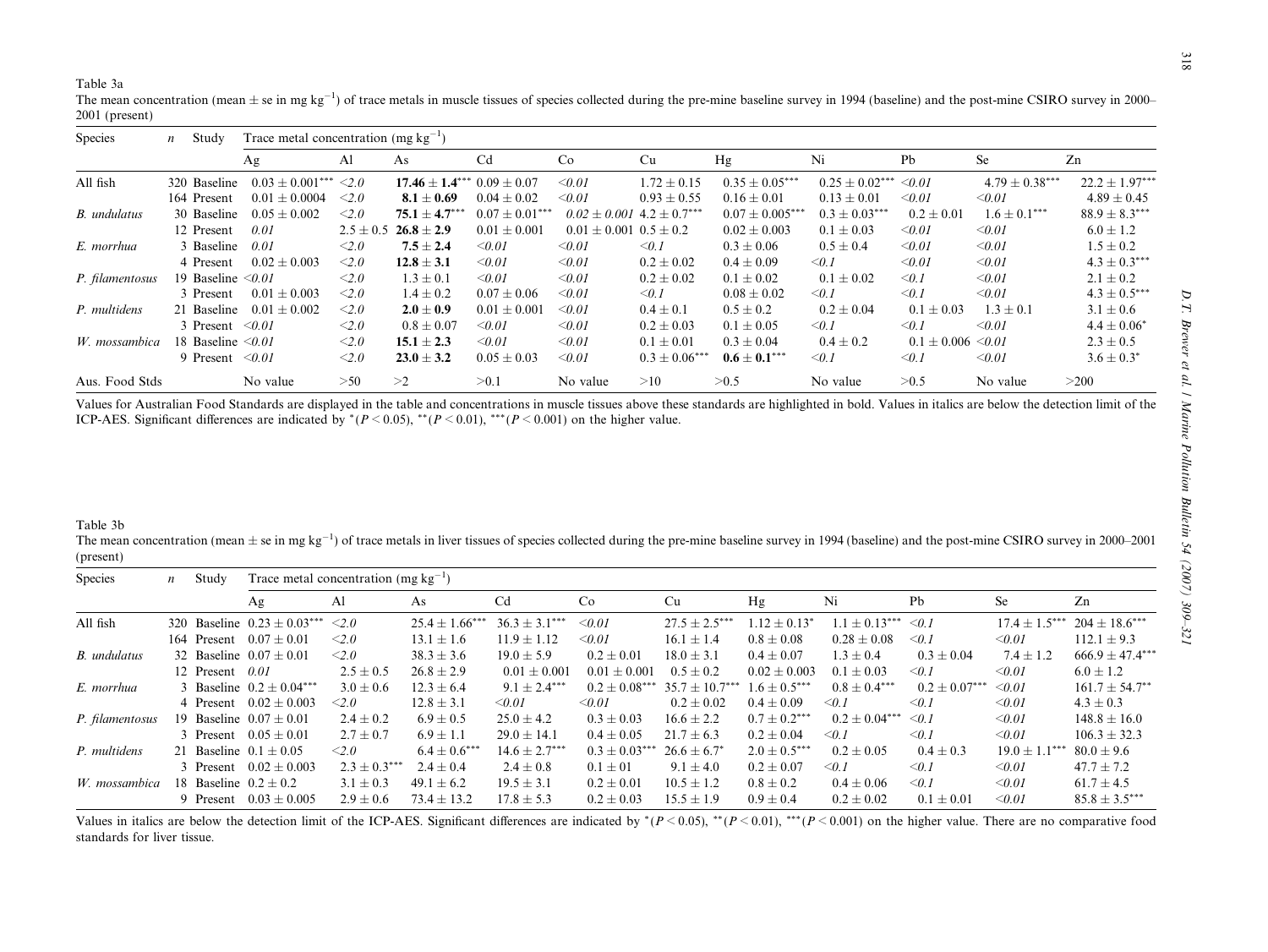similar before and after the start of mining (1997). This suggests that the metals found in fish tissues are probably not due to the effect of the mine. Rather, they reflect the naturally occurring concentrations of these trace metals around the Lihir Islands group. This is supported by Mül[ler et al. \(2002\)](#page-12-0) who describe elevated levels of As, Cu, Mo and Pb in hydrothermal breccias found abundantly in the volcanos of this island.

Other studies have found little or no trace metal contamination of animal tissues after the release of contaminated mine waste, including one at the nearby Bougainville copper mine in Papua New Guinea [\(Powell and](#page-12-0) [Powell, 2001](#page-12-0)). However, some studies found that trace metal inputs into the marine environment have contaminated animal tissues. For example, elevated levels of Cu, Pb, Zn and Cd were found in tissues from riverine fishes in the vicinity of the Ok Tedi Copper mine, and decreasing concentrations with increasing distance from the mine ([Swales et al., 1998](#page-12-0)). Higher mercury levels in fishes were found closer to a Suriname gold mine [\(Mol et al., 2001\)](#page-12-0).

Although we found only limited evidence of trace metal contamination of fish due to mine waste disposal, almost 80% of all muscle tissues from the Lihir study had As concentrations above the AFS recommended limit of  $2 \text{ mg kg}^{-1}$ . The concentrations in fish tissue found in both the baseline and the current study are among the highest recorded in fish [\(Francesconi and Edmonds, 1993\)](#page-11-0) and much higher than found in fish from nearby Bougainville Island [\(Powell et al., 1981\)](#page-12-0). Most As in tissues of marine animals living in unpolluted systems is bound in organoarsenic compounds [\(Neff, 1997](#page-12-0)) and are relatively non-toxic ([Hindmarsh, 2000](#page-12-0)). These organoarsenic compounds are bioaccumulated in humans, but the As is excreted rapidly. The main form that it is excreted, Arsenobetaine accounts for up to 94% of As in some fish species ([Francesconi and](#page-11-0) [Edmonds, 1993; Kirby and Maher, 2002](#page-11-0)); it is not toxic to mammals ([Neff, 1997](#page-12-0)) Thus, few of these organoarsenic compounds are converted to toxic inorganic arsenite.

Arsenic occurs naturally in a number of forms [\(Gong](#page-11-0) [et al., 2002](#page-11-0)), which differ in their distribution, metabolism and toxicity among animal species, including humans ([Mandal and Suzuki, 2002\)](#page-12-0). Predicting the toxicity and the potential acute effects of excessive As in fish tissues is complex. Although there are many recorded chronic and acute effects of As on humans, their severity will vary, depending on the source of As ([Mandal and Suzuki,](#page-12-0) [2002](#page-12-0)). The effects can range from changes to skin pigment and hardening of the skin to reproductive and developmental deformities and cancers. However, a detailed study of the speciation and bioavailability of As in fish is needed to assess the threat to humans eating fish from the Lihir Islands.

Most As is taken up by fish through their diet ([Frances](#page-11-0)[coni and Edmonds, 1993; Neff, 1997; Kirby and Maher,](#page-11-0) [2002](#page-11-0)) and species higher in the food chain are most likely to have highest concentrations in their tissues. However, species lower in the food chain can also have higher total As concentrations in their tissues [\(Goessler et al., 1997;](#page-11-0) [Maher et al., 1999\)](#page-11-0). Marine algae have been found with greater concentrations of As than higher organisms ([Francesconi and Edmonds, 1993\)](#page-11-0). Because Giant clams (Tridacna spp.) have a symbiotic relationship with unicellular algae, they have among the highest total As concentrations in the world ([Benson and Summons, 1981\)](#page-11-0). B. undulatus was the only herbivore (or detritivore) sampled in adequate numbers for analyses in this study, and was the most heavily arsenic-contaminated species. This species is found at a range of depths, from the shallowwater reefs to more than 100 m [\(Allen and Swainston,](#page-11-0) [1993](#page-11-0)). These results suggest that lower food chain species groups, including plants, should also be examined to understand the broader impacts of this waste disposal and sources of fish contamination.

Mercury was the only other trace metal found in concentrations above the AFS from either the baseline or current study (in W. *mossambica* in the current study). Mercury accumulation in marine food chains is affected by several factors, particularly the assimilation efficiency of the fish and the efflux rate [\(Wang, 2002\)](#page-12-0). Long and complex food chains appear to have more species with high levels of Hg ([Wang, 2002\)](#page-12-0). W. mossambica is piscivorous and may have accumulated these levels of Hg through food chain processes. However, the bioavailability and toxicity of Hg and other trace metals are strongly influenced by the physico-chemical properties as well as their gross concentrations in the animal ([Wang, 2002](#page-12-0)).

The reported data for Ag, Co and Ni in liver tissues may underestimate the actual concentrations of these metals by up to 30%. Nevertheless, the concentrations of these metals in the samples analysed were low and did not indicate contamination. Our results show that tissue samples should be larger to ensure maximum recovery rates; the ideal size could be determined by pilot studies, preferably using several digest procedures to cover the range of trace metals of interest with the required levels of precision and accuracy.

# 5. Conclusion

There is evidence that the waste disposal from the Lihir Gold mine has resulted in a local depletion of deepwater fishes in the region closest to the disposal site. Conversely, the remaining regions around Niolam and other islands in the Lihir Islands group have not been significantly affected. There appears to be limited contamination in fish tissues caused by trace metals disposed as mine waste. These observed patterns of contamination, particularly by As, suggest natural sources. Given the vulnerability of these tropical deepwater species, it is recommended that their relative abundances be monitored throughout the life of the mine and the use and impacts on these fish resources by local communities be integrated into this program. The broader effects of mine waste disposal on the benthic and pelagic coastal food web remain unknown and should also be investigated. It is also recommended that mine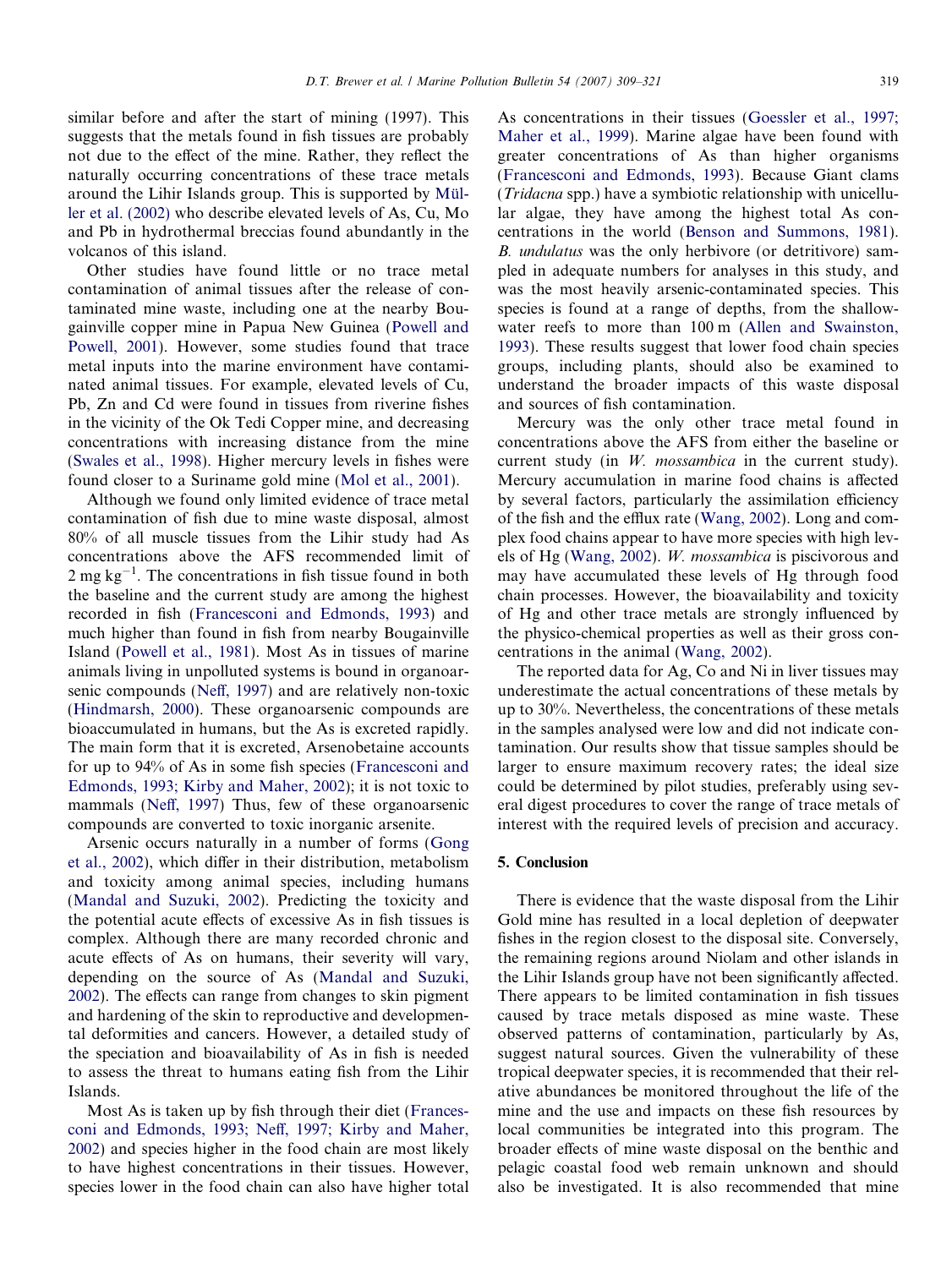<span id="page-11-0"></span>management continues to consider ways to minimise both the extent and the magnitude of the impact [\(PNG](#page-12-0) [Resources, 2005d\)](#page-12-0) of the mine's waste disposal practices on marine habitats.

#### Acknowledgements

We thank the following people from Lihir Gold Limited for their help with project organisation and the logistics of field sampling: Geoff Day, Blair Sands, Basil Bulkua, Walain Ulaiwi, Robin Togilar, John Lakabos, Augustine Zykios and Luke Sorman. Rob Kenyon, David Irvin, Fiona Manson, David Maguire and Michael Salini volunteered their time for field work; we sincerely thank them for their help. Fiona Manson also provided her expertise with data summaries and mapping. We also thank Dr. Martha MacIntyre (University of Melbourne) and Dr. Simon Foale (Australian National University) for sharing their knowledge on many relevant issues. We thanks the Papua New Guinea National Fisheries Authority staff for their involvement; especially John Aini (National Fisheries Authority, Kavieng) and Emmanuel Tamba (National Fisheries Officer, Namatani). We are also grateful to the people of Niolam and Mali Islands for the friendly reception they gave us during our work. Christa Baiano kindly assisted with proof reading and editing. Dr. Simon Foale, Dr. Steve Blaber, Dr. Simon Apte and Vivienne Mawson made useful comments on the manuscript. The study was funded by Lihir Gold Limited and the CSIRO, Marine and Atmospheric Research Division.

#### References

- Allen, G.R., Swainston, R., 1993. Reef fishes of Papua New Guinea. Christensen Res. Instit. Publ. 8, 132.
- Anderson, E.P., Mackas, D.L., 1986. Lethal and sublethal effects of a molybdenum mine tailing on marine zooplankton: mortality, respiration, feeding and swimming behaviour in Calanus marshallae, Metridia pacifica and Euphasia pacifica. Marine Environmental Research 19, 131–155.
- Ballschmiter, K.H., Froescheis, O., Jarman, W.M., Caillet, G., 1997. Contamination of the deep-sea. Marine Pollution Bulletin 34, 288–289.
- Barry, K.L., Grout, J.A., Levings, C.D., Nidle, B.H., Piercey, G.E., 2000. Impacts of acid mine drainage on juvenile salmonids in an estuary near Britannia Beach in Howe Sound, British Columbia. Canadian Journal of Fisheries and Aquatic Sciences 57, 2032–2043.
- Benson, A.A., Summons, R.E., 1981. Arsenic accumulation in Great Barrier Reef invertebrates. Science 211, 482–483.
- Blaber, S.J.M., Brewer, D.T., Salini, J.P., 1994. Comparisons of the fish communities of tropical estuarine and inshore habitats in the Gulf of Carpentaria, northern Australia. In: Olsen, Olsen (Eds.). International Symposium Series, pp. 363–372.
- Blaber, S.J.M., Brewer, D.T., Salini, J.P., 1995. Fish communities and the nursery role of the shallow inshore waters of a tropical bay in the Gulf of Carpentaria. Estuarine, Coastal and Shelf Science 40, 177–193.
- Brewer, D.T., Dennis, D., Fry, G.C., Milton, D.A., Dambacher, J., van der Velde, T.D., Manson, F., Heales, D., Koutsoukos, A., Skewes, T., Taranto, T., Jones, P., Venables, W., Wang, Y-G., Macintyre, M., Foale, S., Blaber, S.J.M., 2004. Assessment of mine impacts on Lihir Island fish communities with an estimate of the potential fisheries

resources. Final Report to Lihir Management Company. CSIRO Marine Research, Cleveland, p. 463.

- Buell, J.W., 1991. Consequences of episodic exposure of chum salmon eggs/alevins to expected A-J mine tailings pond concentrations of Ag, Cd, Cu, Pb and Zn. In: Chapman, P., Bishay, F., Power, E., Hall, K., Harding, L., McLeay, D., Nassichuk, M., Knapp, W. (Eds.). Proceedings of the Seventeenth Annual Aquatic Toxicity Workshop, Vancouver, BC, vol. 1–2, November 5–7, 1990, pp. 208–237.
- Burd, B., Macdonald, R., Boyd, J., 2000. Punctuated recovery of sediments and benthic infauna: a 19-year study of tailings deposition in a British Columbia Fjord. Marine Environmental Research 49, 145– 175.
- Burrage, D.M., 1993. Coral Sea currents. Corella 17, 135–145.
- Carpenter, K.E., Niem, V.H., 2001. FAO species identification guide for fishery purposes. The living marine resources of the Western Central Pacific. Bony fishes part 3 (Menidae to Pomacentridae). Rome, FAO, vol. 5, pp. 2791–3380.
- Castilla, J.C., 1996. Copper mine tailing disposal in northern Chile rocky shores: Enteromorpha compressa (Chlorophyta) as a sentinel species. Environmental Monitoring and Assessment 40, 171–184.
- Castilla, J.C., Nealler, E., 1978. Marine environmental impact due to mining activities of El Salvador copper mine, Chile. Marine Pollution Bulletin 9, 67–70.
- Crossland, J., Grandperrin, R., 1980. The development of deep bottom fishing in the tropical Pacific. In: Symposium on the Development and Management of Small-scale Fisheries, 21–30 May, Indo-Pacific Fisheries Commission, FAO, Bangkok, Thailand, pp. 356–368.
- Elberling, B., Knudsen, K.L., Kristensen, P.H., Asmund, G., 2003. Applying foraminiferal stratigraphy as a biomarker for heavy metal contamination and mining impact in a fiord in West Greenland. Marine Environmental Research 55, 235–256.
- Ellis, D.V., 2003. The concept of 'sustainable ecological succession' and its value in assessing the recovery of sediment seabed biodiversity from environmental impact. Marine Pollution Bulletin 46, 39–41.
- Ellis, D., Ellis, K., 1994. Very deep STD. Marine Pollution Bulletin 28, 472–476.
- Ellis, D.V., Poling, G.W., Baer, R.L., 1995. Submarine tailings disposal (STD) for mines: an introduction. Marine Georesources and Geotechnology 13, 3–18.
- Flynn, A., Rotmann, S., Sigere, C., in press. Long-term monitoring of coral reefs subject to sediment stress in Papua New Guinea. In: Proceedings of the 10th International Coral Reef Symposium, June 28–July 2 2004, Okinawa, Japan, 2006.
- Foale, S., 1998. A dietary survey of Dot and Malal villages, Masahet Island, Lihir group, January/February 1998. Unpublished report to Lihir Management Company.
- Francesconi, K.A., Edmonds, J.S., 1993. Arsenic in the sea. Oceanography and Marine Biology: An Annual Review 31, 111–151.
- Froese, R., Pauly, D. (Eds.) 2006. FishBase. World Wide Web electronic publication. [www.fishbase.org,](http://www.fishbase.org) version (03/2006).
- Fry, G.C., Brewer, D.T., Venables, W.N., 2006. Vulnerability of deepwater demersal fishes to commercial fishing; evidence from a study around a tropical volcanic seamount in Papua New Guinea. Fisheries Research, 81, 126–141.
- Garcia-Rico, L., Wilson-Cruz, S., Frasquillo-Felix, M.C., Jara-Marini, M.E., 2003. Total metals in intertidal surface sediment of oyster culture areas in Sonora, Mexico. Bulletin of Environmental Contamination and Toxicology 70, 1235–1241.
- Goessler, W., Maher, W., Irgolic, K.J., Kuehnelt, D., Schlagenhaufen, C., Kaise, T., 1997. Arsenic compounds in a marine food chain. Fresenius Journal of Analytical Chemistry 359, 434–437.
- Gong, Z., Lu, X., Ma, M., Watt, C., Le, C., 2002. Arsenic speciation analysis. Talanta 58, 77–96.
- Gonzalez, E., Silva, M., Schalscha, E., Alay, F., Gonzalez, F., 1998. Cadmium and lead in a trophic marine chain. Bulletin of Environmental Contamination and Toxicology 60, 112–118.
- Gray, J.I., Greaves, I.I., Bustos, D.I., Krabbenhoft, D.I., 2003. Mercury and methylmercury contents in mine-waste calcine, water, and